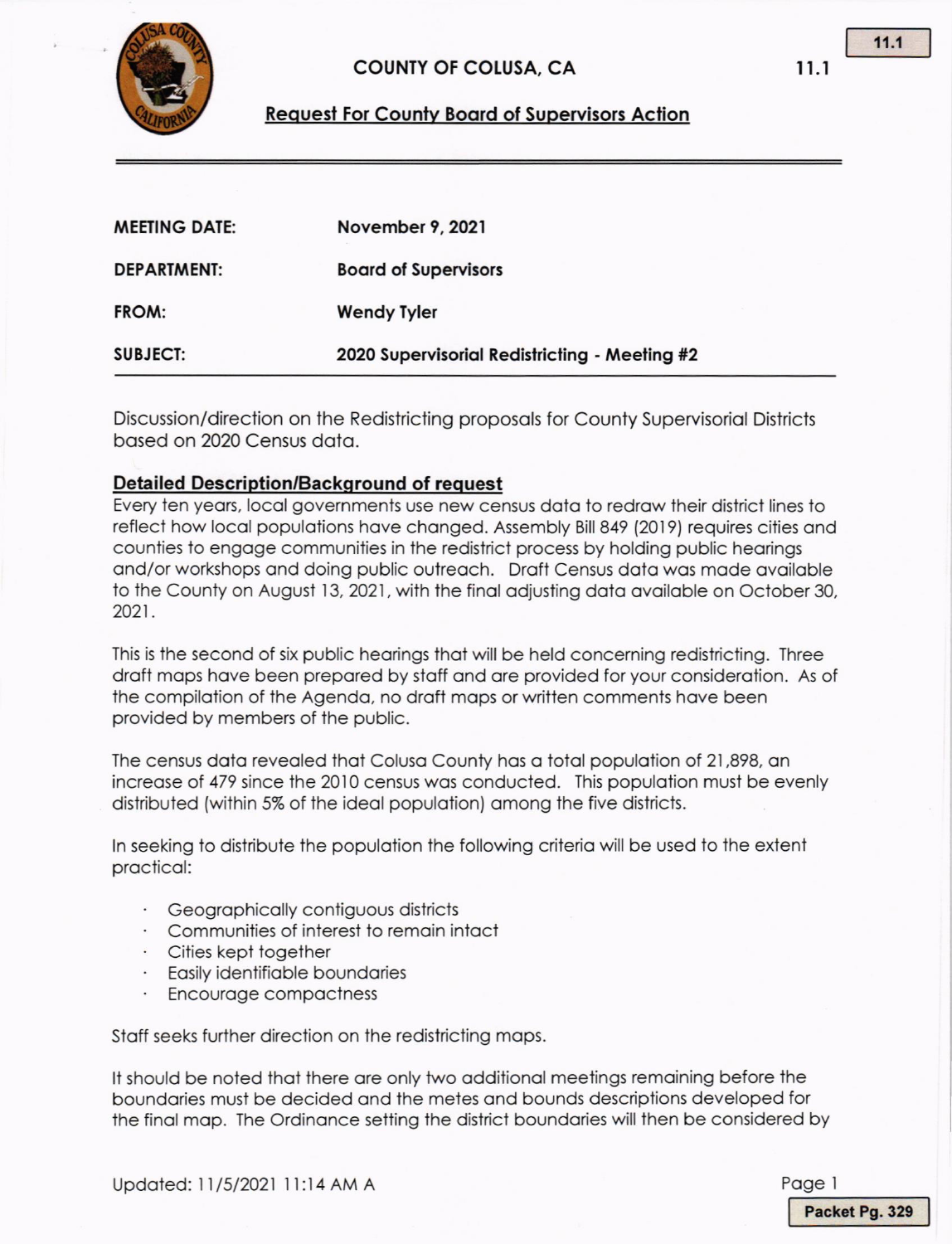the Boord on December 7 ond 14.

#### Prior Board Action

Redistricting Presentation on May 11,2021 Held First Public Hearing on November 2, 2021

#### **Fiscal Impact/Funding Source**

#### None. Action for the Clerk

Dependent upon board direction

#### ATIACHMENTS:

- 11-09-2021 Proof Publication Public Hearing Notice Redistricting Hearing Schedule (PDF)
- Proposal A Map Layout (map2021021107995) 2 Optimized (PDF)
- Proposal B Map Layout (map2021031182199) 2 Optimized (PDF)
- . Proposol C Mop Loyout (mop202l04l 144900) 2 Optimized (PDF)
- 2010 Final Map (PDF)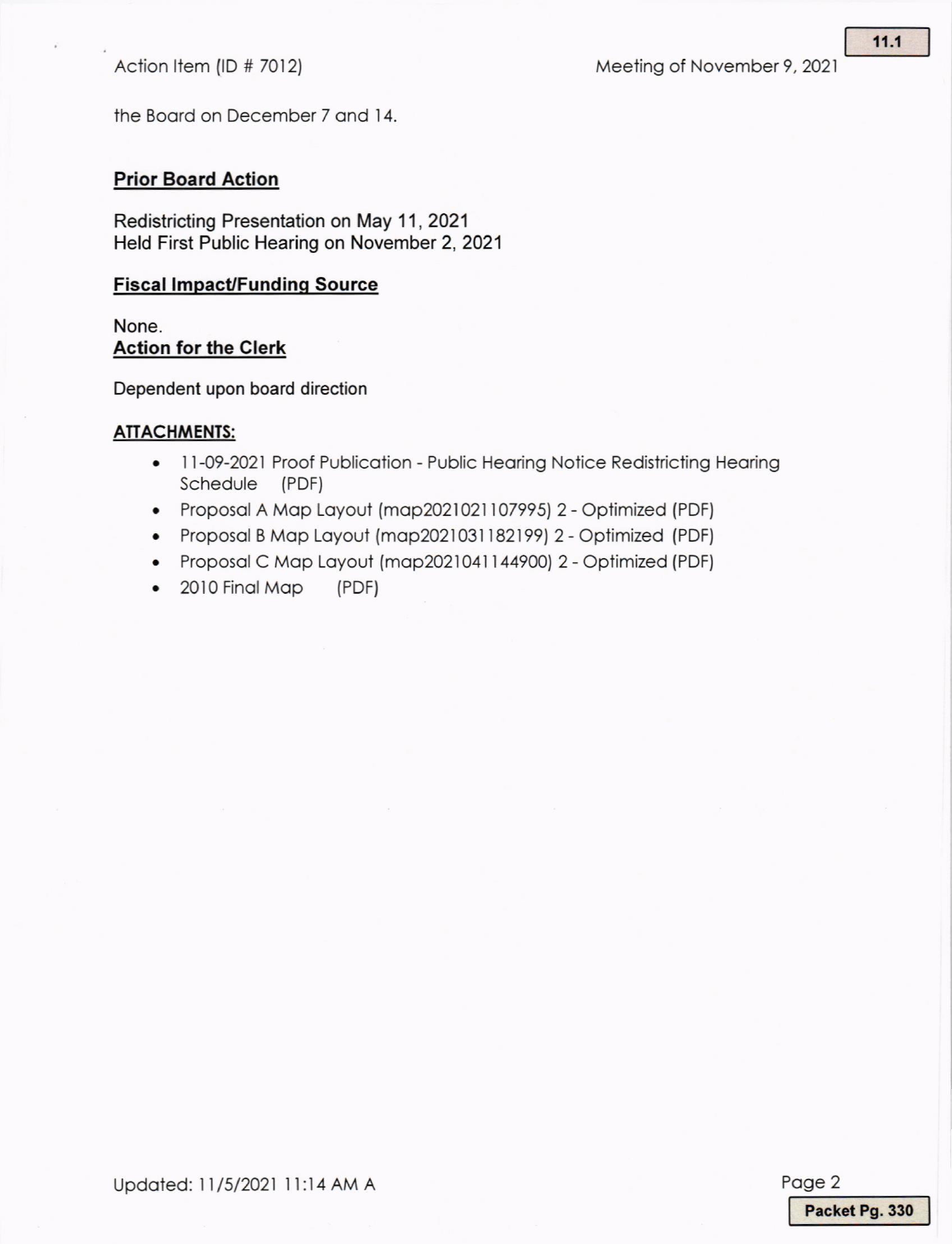